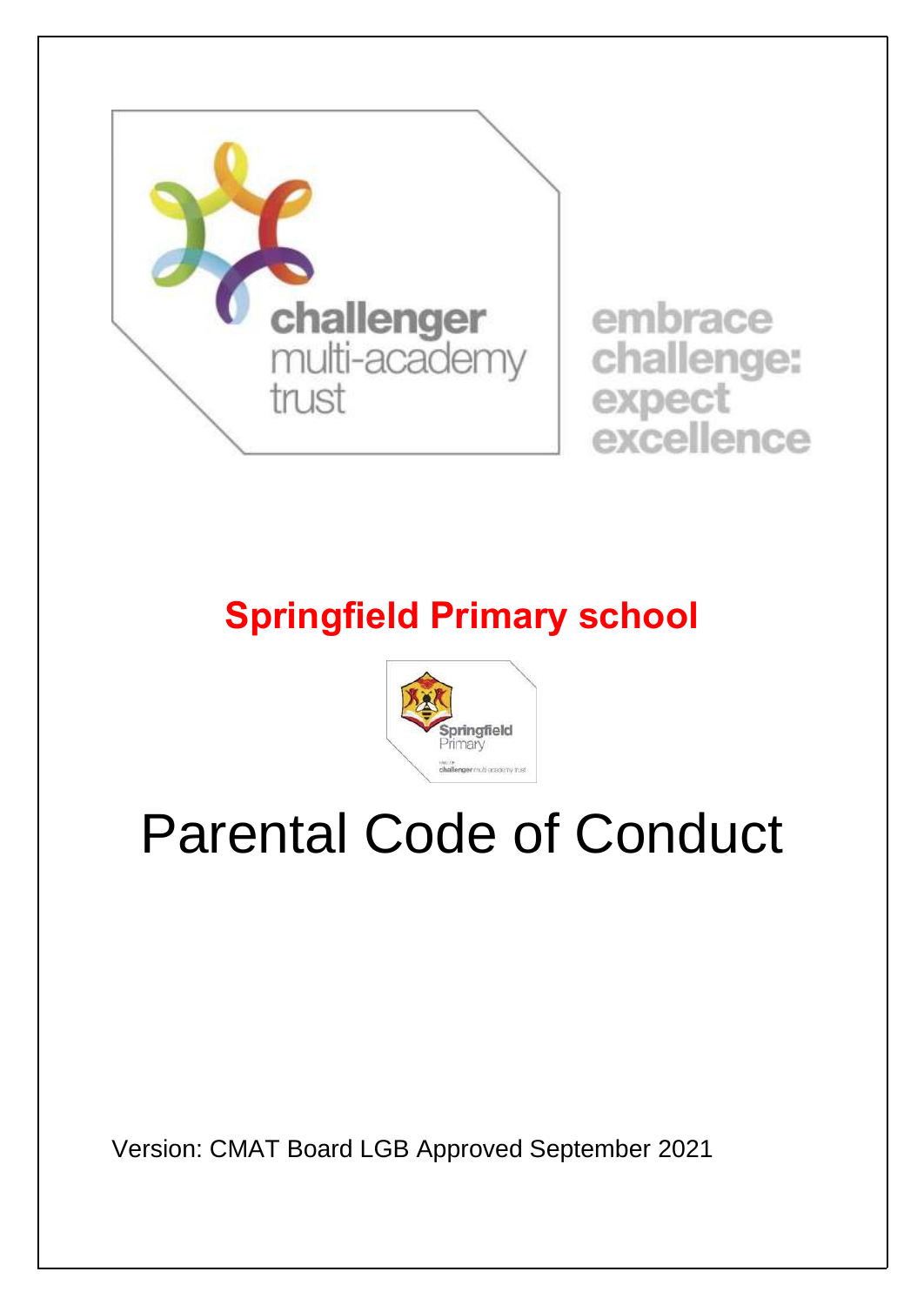## Parental Code of Conduct

The Head Teacher, Staff and Governors of Springfield Primary School, take very seriously their responsibilities for positive parental relationships.

Together they have agreed the following Parental Code of Conduct Policy.

At Springfield Primary School we are very fortunate to have supportive and friendly parents. Our parents recognise that educating children is a process that involves partnership between parents, class teachers and the school community. As a partnership, our parents will understand the importance of a good working relationship to equip children with the necessary skills for adulthood. For these reasons we continue to welcome and encourage parents/ carers to participate fully in the life of our school and their child's education.

The purpose of the Parental Code of Conduct is to provide a reminder to all parents, carers and visitors to our school about the expected conduct. This is so we can flourish, progress and achieve in an atmosphere of mutual understanding.

Expected Parental Behaviour

We expect parents, carers and visitors to:

- $\Box$  Respect and be respectful of our caring school ethos and values.
- $\Box$  Understand that both teachers and parents need to work together for the benefit of their children.
- $\square$  Demonstrate that all members of the school community should be treated with respect and therefore set a good example in their own speech and behaviour.
- $\Box$  Seek to clarify a child's version of events with the school's views in order to bring about a peaceful solution to any issue.
- $\Box$  Correct their own child's behaviour especially in public where it could otherwise lead to conflict, aggressive behaviour or unsafe behaviour.  $\Box$ Approach the school to help resolve any issues of concern.
- Avoid using staff as threats to admonish children's behaviour.

In order to support a peaceful and safe school environment the school cannot and will not tolerate parents, carers and visitors exhibiting the following:

 $\Box$  Disruptive behaviour which interferes or threatens to interfere with the operation of a classroom, an employee's office, office area or any other area of the school grounds.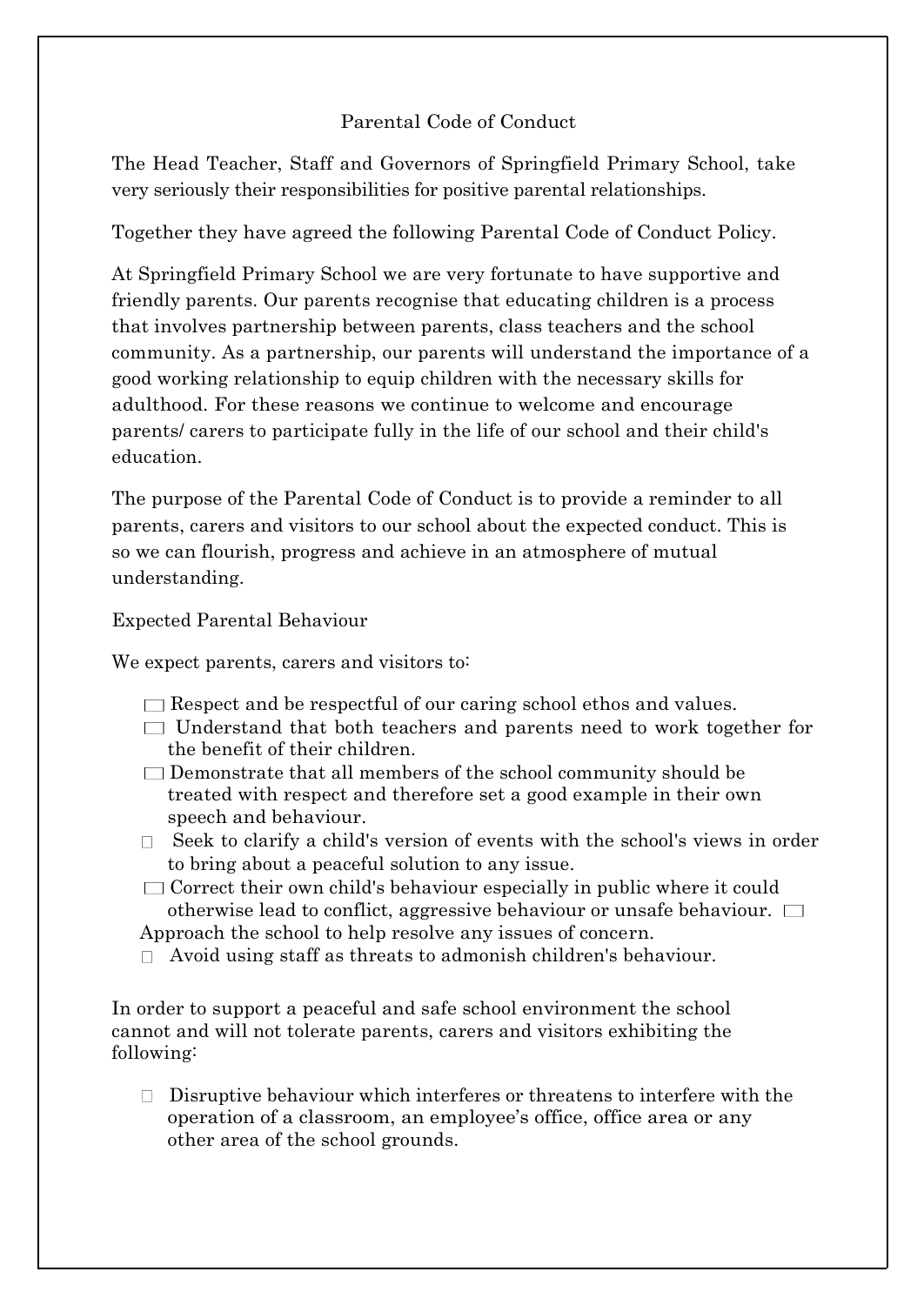- $\Box$  Using loud or offensive language, swearing, cursing, using profane language or displaying temper towards members of staff, governors, other parents and visitors; at any time on the school site or when off site on school trips and visits.
- $\Box$  Threatening to do actual bodily harm to a member of school staff, governor, visitor, fellow parent/carer or pupil regardless of whether behaviour constitutes a criminal offence.
- $\Box$  Damaging or destroying school property.
- $\Box$  Sending abusive or threatening emails or text/voicemail/phone messages or other written communication.
- $\Box$  Making defamatory, offensive or derogatory comments regarding the school or any of the pupils, parents, staff and governors at the school on Facebook or other social networking sites (see appendix 1).
- $\Box$  Any concerns you may have about the school must be made through the appropriate channels in line with the schools complaints policy, so they can be dealt with fairly, appropriately and effectively for all concerned.
- $\Box$  Openly displaying disrespect to any member of school staff and governors.
- $\Box$  The use of physical aggression towards another adult or child.
- Use of defamatory, offensive or derogatory comments in communication, either verbal or written to a member of staff or governor.
- $\Box$  Threatening a member of staff or governor either verbally or with written comments.
- $\Box$  Using equipment to record conversations with members of staff or governors.
- $\Box$  Approaching someone else's child in order to discuss or chastise them because of the actions of this child towards their own child.
- $\Box$  Smoking (including e-cigarettes) or consumption of alcohol or other drugs whilst on the school property.
- $\Box$  Bringing dogs (with the exception of guide/assistance dogs) on to the school property.

Should any of the above behaviours occur on school premises the school will take a zero tolerance approach and will feel it necessary to contact the appropriate authorities and ban the offending adult from entering the school grounds.

We trust that parents and carers will assist our school with the implementation of this policy and we thank you for your continuing support of the school.